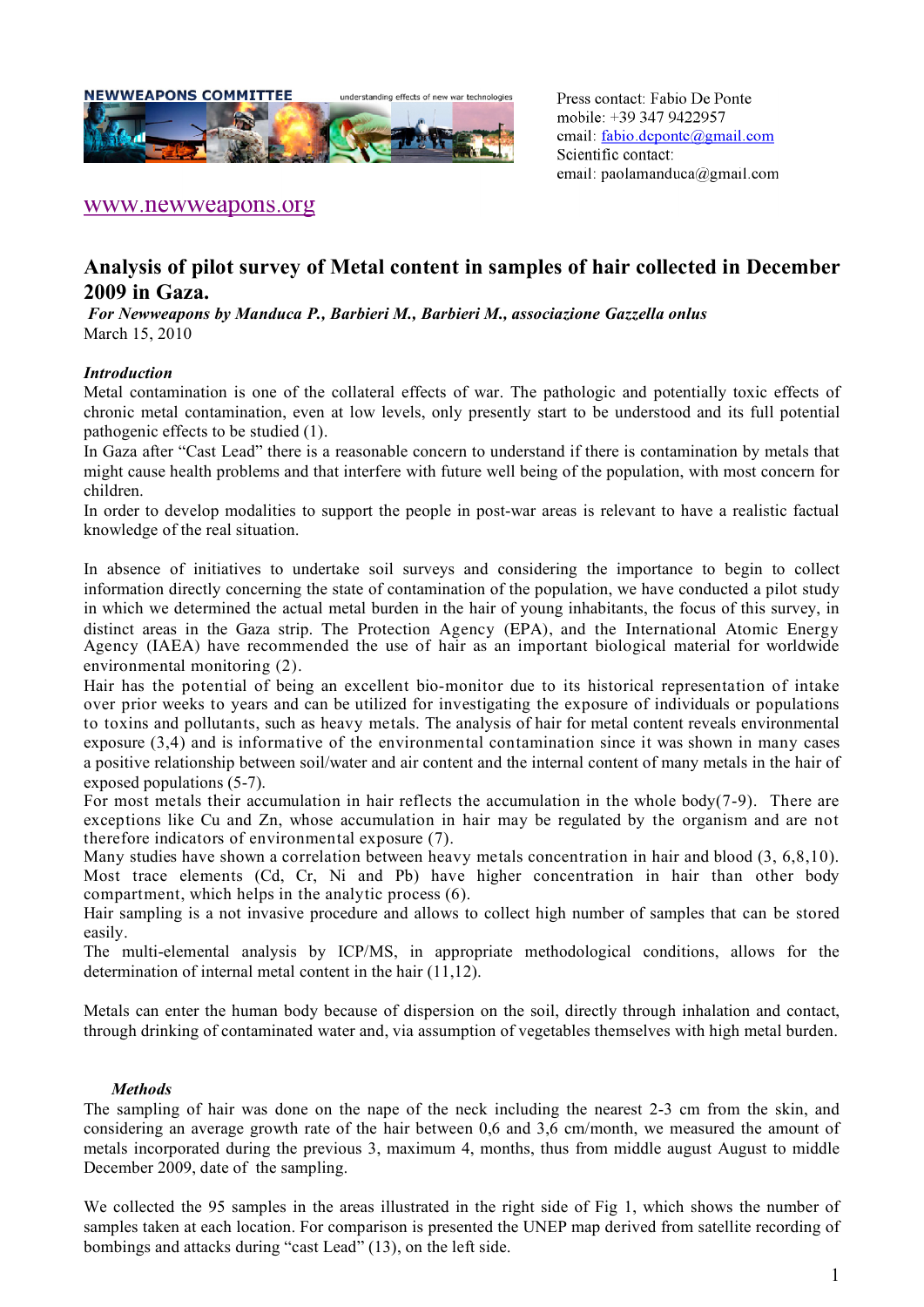We have utilized standard methodologies for hair treatment and preparation for ICP/MS (11,12) and analyzed the hair samples for their content in 33 metals.

We have used as reference value to evaluate the results one sample of hair from an area outside war zone, and the published values of certified standards, when available.

### *Results*

The 95 samples of hair were collected mostly from young and very young inhabitants, in distinct areas in the Gaza strip.

We also examined hair of 7 pregnant women in the same families. We have now news that 2 of them delivered healthy children.

We examined also hair samples from 4 people who were injured (two with amputations and one by WP in 2009, and one wounded in 2006).

All the people were consenting and informed and can be eventually reached.

Our criteria for sampling hair from these individuals were:

- We selected areas where documented and frequent bombing and other attacks (UNEP reporting the satellite data for attacks (Fig1, left)) had taken place in winter 2008-09 by IDF;
- We selected places where the living conditions of the people are at ground level and in reduced spaces, which also induces children to play in the street.

In the conditions of the survey the sources of intake of metals by the people are by ingestion of water and food (e.g. vegetables cultivated in the strip ), and inhalation of particles directly from the contaminated soil facilitated by the life conditions at ground level since December 2008.

**Table I-A** shows the absolute levels in parts x million (ppm) of metals for all hair samples analyzed and includes a reference sample from China and a control hair sample from Italy. A color code indicates graphically the windows of quantities of metals detected in the hair of different subjects. Location and sex are also shown.

We have omitted from the table the listing of some of the metals analyzed (Cs, Ca and Fe that were similar in all the samples and controls, and Al, K, Na and Mg that were for all, including control, on the higher level of the scale of detection, Li, Ga, Sb, In,Hg and Tl that were undetectable in all samples). We have left Cu and Zn in this Table, similar in amounts in all samples and control, in agreement with the report that the accumulation in hair of these metals is "regulated" by the organism; these are thus are considered unsuitable to detect environmental metal contamination.

Many individuals had higher metal burden than controls.

No sex related regularity was detected.

Controls and reference values for metals in hair are shown in **Table I-B.** This Table also shows the average values of each metal in hair in each location where there was an adequate number of samples collected (Beit Hanun, Gaza-Zeitun and Beith Lalya).

The average content of metal contaminants varied among the 3 locations considered. The more potentially dangerous contaminants detected in hair of people are shown in blue.

The differences the relative amount of metals accumulated in hair of people in the different areas considered are summarized in **Table II**. Here we also indicate the metals that have values above the control and above standard hair references (\*). The metals in blue are carcinogens.

In summary, there is an overall higher content of many metals in the population analyzed, including presence of toxic/carcinogenic metals.

Although the amounts are not often higher than 2-3 fold the control hair metal burden, these data suggest that further monitoring of some of the individuals to confirm continuing higher than standard metal burden, is necessary.

We have selected and listed in **Table III** 60 individuals either with two or more metals at level at least 2 fold above the internal control and above the standard and above the average level of the area of residence, or individuals that have carcinogenic metals detectable at in their hair, and one individual who was injured in 2009 and has high level of Pb in his hair. Among these individuals there is a woman, pregnant in December, that gave birth to a healthy baby.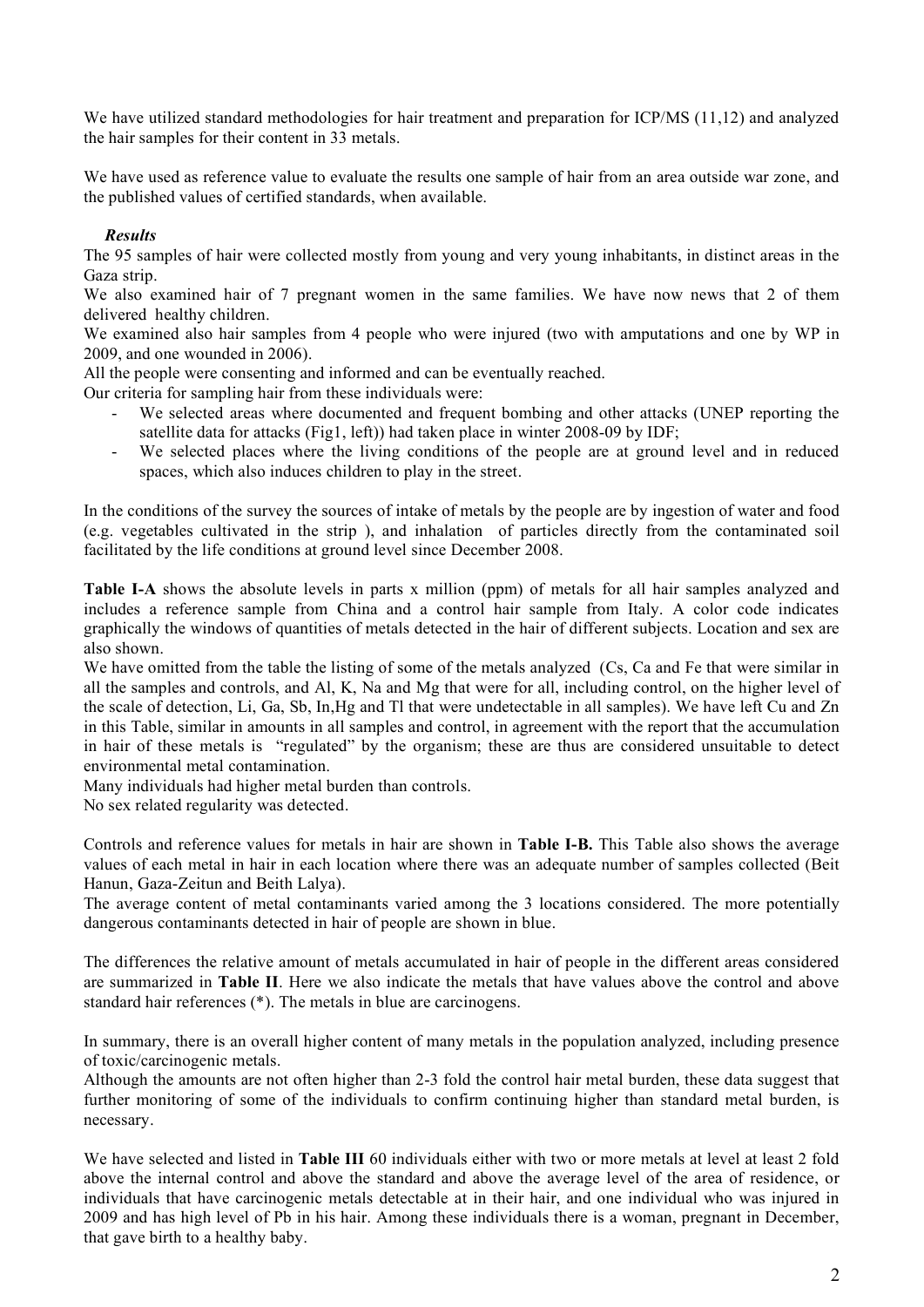In this table we omitted listing Cu and Zn, and Cs.

The individual sex, date of birth and residence are indicated on the left.

Taking in consideration both the kind and toxicological potential of the metal accumulated (e.g. the people with carcinogenic or reproductive system toxicants) and the composite metal load in people, we have done a further selection of individuals recommended for investigation, indicated in the right side of Table III as:

(\*) 23 people that could be monitored in late spring 2010 to test if they continue to have an high level of the metals in hair, thus show chronic accumulation, and pregnant women or women just after delivery and breast feeding, which we suggest to further monitor for precautionary reasons.

(\*\*) 16 people have higher that control levels of metals carcinogenic/possible carcinogenic (Cd, U, W, Co) or toxic for reproductive organs (Mo) or combinations of these, that could be tested immediately again for metal content in hair if confirmed for their content in hair and in Urine, and for blood creatinine in the case of high Cd.

## *Conclusions*

The further step, following a pilot survey of the kind reported here should be to define the health risk ensuing from metal accumulation in hair. This step cannot be yet considered as established in the common scientific – medical knowledge.

Even so, the indication of high metal content in hair in a population is often being utilized presently and was recommended by environmental agencies, with the purpose of selecting subpopulations for more detailed tests to confirm if the metal accumulation has occurred in other body compartments (urine) and is accompanied by functional changes (e.g. in blood proteinuria), and individuals with highest metal content should be monitored in time for their general health, and, if they are children, during their growth.

Eventually the identification of subjects confirmed to have a high burden requires the removal of the individual from the exposure, the therapeutic approach most favored in view of the lack of evidence on the efficacy and safety of chelation treatment manly in children with low to- moderate metal exposures. This will present serious problems in the present situation of Gaza where construction and removal of damaged structures is made difficult or impossible, and certainly it represent serious responsibility for those that should remediate damage to the civil population, according to international laws.

#### *References*

1-Bencko V. Use of human hair as a biomarker in the assessment of exposure to pollutants in occupational and environmental settings. Toxicology 101(1995) 29\_39.

2- IAEA Review. 1994: Application of hair as an indicator for trace element exposure in man. NAHRES 22, IAEA

3-Deanna K. Harkins and Allan S. Susten Hair Analysis: Exploring the State of the Science Environmental Health Perspectives 111 (2003) 576-578

4-R.Per eiraa,b,\*, R.Ribeir oc, F.Gonc¸alves Scalp hair analysis as a tool in assessing human exposure to heavy metals (S.Domingos mine, Portugal) Science of the Total Environment 327 (2004) 81–92

5- Gautam Samantaa, Ramesh Sharmaa, Tarit Roychowdhuryb, Dipankar Chakrabortic Arsenic and other elements in hair, nails, and skin-scales of arsenic victims in West Bengal, India Science of the Total Environment 326 (2004) 33–47

6- Chlopicka J., Zachwieja Z. and Zagrodski P. 1998: Lead and cadmium in the hair and blood of children from a highly industrial area in Poland. Biological Trace Element Research 62, 229\_34.

7-Christopher M. McLean, Claudia E. Koller , John C. Rodger , Geoff R. MacFarlane Mammalian hair as an accumulative bioindicator of metal bioavailability in Australian terrestrial environments Science of the Total Environment 407 (2009) 3588–3596

8- Wael I. Mortada,*\** Mohamed A. Sobh,*\** Mohamed M. El-Defrawy,- and Sami E. Farahat Reference Intervals of Cadmium, Lead, and Mercury in Blood, Urine, Hair, and Nails among Residents in Mansoura City, Nile Delta, Egypt Environmental Research Section A **90,** 104}110 (2002)

9- Hassan I Afridi, Tasneem G Kazi, Mohammad K Jamali, Gul H Kazi, Mohammad B Arain, Nusrat Jalbani, Ghulam Q Shar and Raja A Sarfaraz Evaluation of toxic metals in biological samples (scalp hair, blood and urine) of steel mill workers by electrothermal atomic absorption spectrometry *Toxicol Ind Health* 2006; 22; 381

10- HI Afridi, TG Kazi, NG Kazi, MK Jamali, MB Arain, Sirajuddin, JA Baig, GA Kandhro, SK Wadhwa and AQ Shah. Evaluation of cadmium, lead, nickel and zinc status in biological samples of smokers and nonsmokers hypertensive patients. Journal of Human Hypertension (2010) 24, 34–43

11- Miekeley N, Dias Carneiro MTW, Porto da Silveira CL.How reliable are human hair reference intervals for trace elements? Sci Total Environ 218:9–17 (1998).

12-The IAEA-recommended procedure of washing ( Kunnath S. Subramanian: Determination of metals in